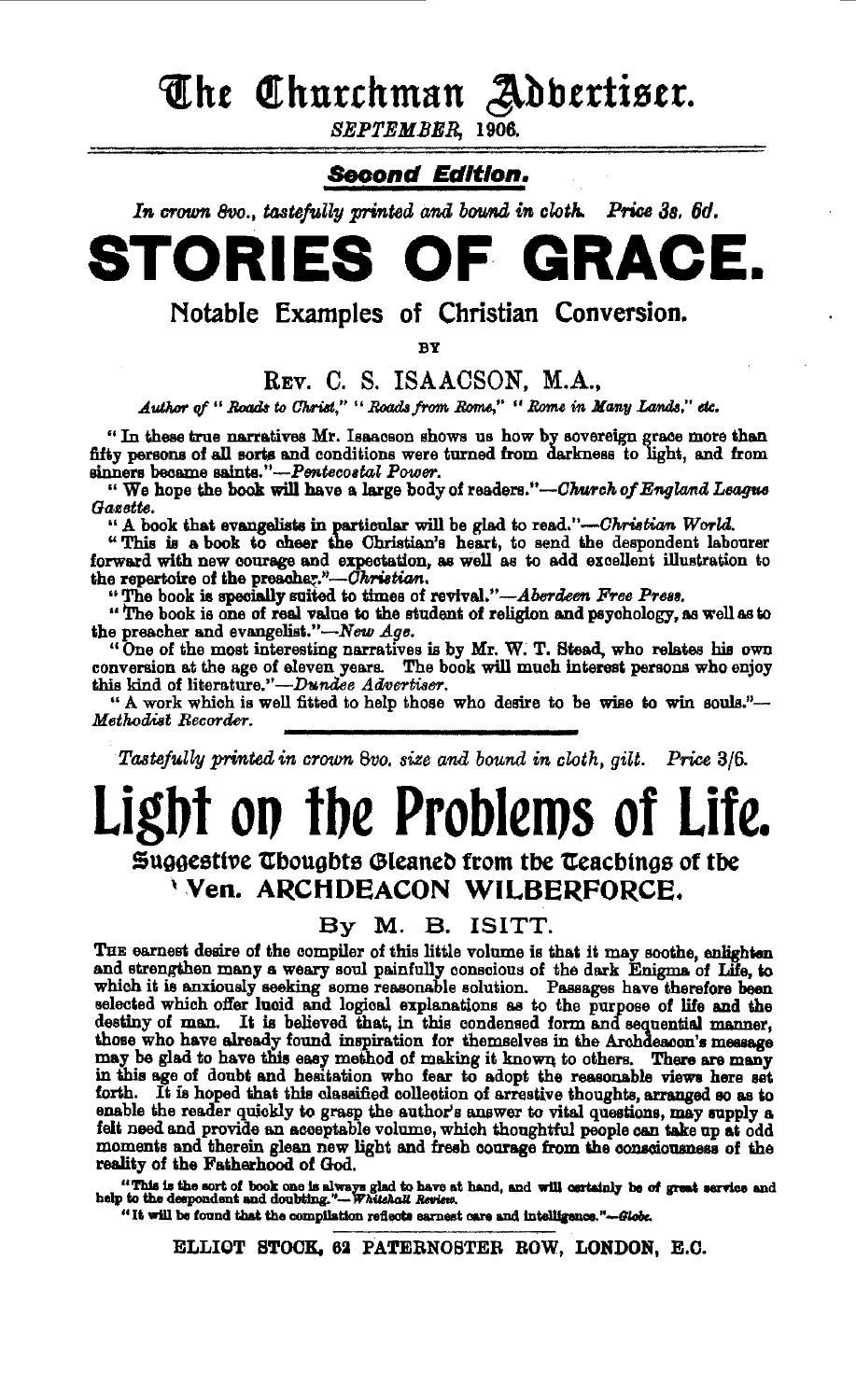## **ELLIOT STOCK'S NEW BOOKS**

SIXTH EDITION. New Volume of Sermons by CANON WILBERFORCE. In crown 8vo., handsomely printed and bound in cloth, gilt lettered, price 5s.

SERMONS PREACHED IN WESTMINSTER ABBEY By BASIL WILBERFORCE, D.D., Canon of Westminster, Chaplain to the Speaker,

Select Preacher before the University of Oxford.

"Thoughtful and carefully reasoned sermons, deserving of careful study."-Church Family Newspaper.<br>"We can quite understand the appreciation which requested their author to publish them."-The Times.

SECOND EDITION. Sermons by ARCHDEACON WILBERFORCE. In crown 8vo., cloth, gilt lettered, price 5s.

FEELING AFTER HIM. Sermons Preached for the Most Part in Westminster Abbey. Second Series. By BASIL WILBERFORCE, D.D., Archdeacon of Westminster, Chaplain to the Speaker, Select Preacher before the

University of Oxford.

University of Calculus and the whole volume provides !"-Christian Commonwealther a feast for reflective minds the whole volume provides !"-Christian Commonwealther "Exceptionally able, thoughtful, vigorous, and inspiring." maenlth.

In crown 8vo., cloth, gilt lettered, price 5s.

REASON IN BELIEF; or, Faith for an Age of Science. An Examination into the Rational and Philosophic Content of the Christian Faith. By FRANK

SEWALL, M.A., D.D.

"The arguments appeal to readers of a philosophical bent, and are often suggestive and forceful."-<br>Methodist Recorder.

In foolscap 8vo., paper cover, 4d.

THE WAYS OF THE WEEK-ENDERS. By RIPARIUS. "A brightly-written little protest against the growing habit of turning Sabbath into a pleasure-seeking holiday."-Dundee Advertiser.

NEW VOLUMES OF VERSE.

In foolscap 4to., cloth, gilt edges, price 5s. net.

CRANMER, Primate of All England. A Historical Drama. By RALPH RICHARDSON.

In crown 8vo., cloth, gilt lettered, price Sa. 6d. net.

RADIA; or, New Light on Old Truths. By ALEC C. MORE.

 $\frac{1}{2}$  in the contract  $\frac{1}{2}$  is the contract of the contract of the set of the contract  $\frac{1}{2}$  in the contract of industry, and highly creditable to the writer's gifts and diligence."—Aberdeen Daily Herald.

In crown 8vo., cloth, gilt lettered, price 2s. 6d. net.

REVELATIO DEI; or, The Eternal Revelation of the Triune God.<br>By the Rev. BERNARD HERKLOTS, M.A.<br>"Revelatio Dei' is an excellent plece of work. It deserves high praise, for it is interesting and suggestive throughout."-Aber

NEW NOVELS.

### BY THE AUTHOR OF "LOTUS OR LAUREL?"

SECOND EDITION.

In crown 8vo., cloth, gilt lettered, 6s.

HASTY FRUIT. By HELEN WALLACE, Author of "The Greatest of These."

"Lotus or Laurel?" etc.<br>"An unusually good book, carefully and restrainedly written."—Guardian.<br>"A tale of merit, with fine character, and good but not insistent moral tone."—Times.

#### In crown 8vo., cloth, gilt lettered, 5s.

AMOR VERITATIS; or, Love of the Truth. The Baronet's Story. By M. PENNELL.

"The author has gained two elements of interest for the book : a pleasing love-romance and an 'exposure'<br>of Romish methods and purposes."-Dundee Advertiser.

#### ELLIOT STOCK, 62, PATERNOSTER ROW, LONDON, E.C.

 $\mathbf 2$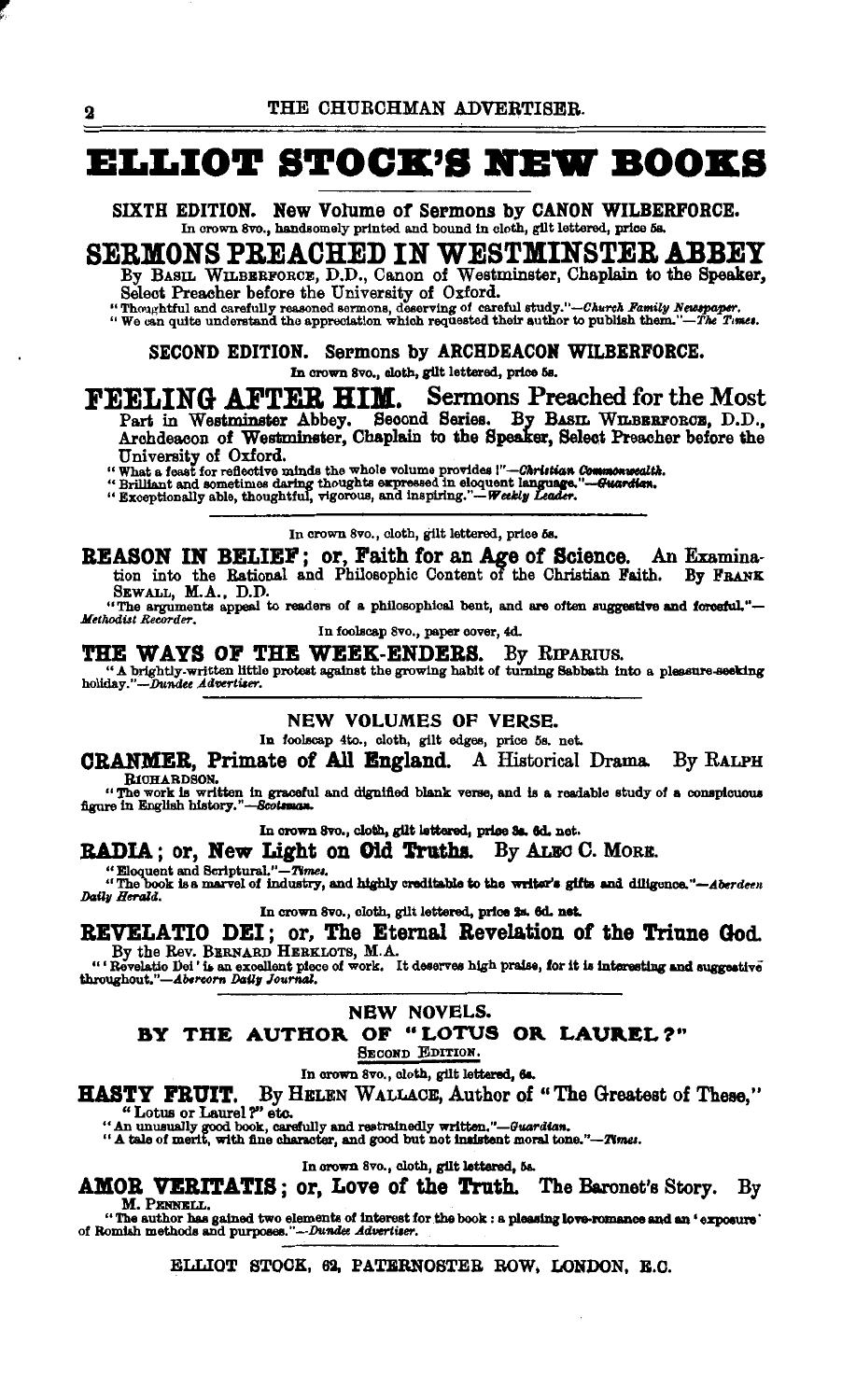### **COMPANION VOLUME TO "VITAL RELIGION."**

SECOND EDITION NOW READY.

Crown 8vo., cloth, and gllt·lettered, price Ze. 6d. net.

# Personality and **Power;**

## Or, THE SECRET OF REAL INFLUENCE.

BY

REV. G. H. S. WALPOLE, D. D., *Examining Chaplain to the Archbishop of York; Rector of Lambeth.* 

## **Extracts from Reviews of "Personality and** power."

"A series of thooghtful addresses on the secret of real influence. He shows how the development or revelation of the true self should be the aim of life, and that men best help others by what they are, not by what they have.... The book is one well worth careful study; and its reflections will be found stimulating."-New Age.

"The writer has vigour in his own thought, and many a reader will be stimulated and helped when following Dr. Walpole as he develops his theme and illustrates and enforces it with so many concrete and inspiring examples." *-Western Morning News.* 

" The book is rich in fresh and suggestive considerations on character, its formation and infiuence, and should appeal to thoughtful and earnest readers." *-Aberdeen Free Pt·ess.* 

"A thoughtful and beautiful book. . . . These addresses are mature and sympathetic, and fitted to be most helpful. • . . Dr. Walpole feels more intensely than most that the secret of life is to develop the new personality on noble lines. . • We have no doubt that this volume will by degrees make for itself an audience."-Church Family Newspaper.

"Its aim is to show that power lies in personality, and that every personality -whether that of slave or King, pupil or master-so far as it is developed has influence. The book is based on addresses given by the author on various occasions during the last four years."-Notts Guardian.

" This interesting and thoughtful volume by the Rector of Lambeth is the sequel to his stimulating and helpful work, entitled 'Vital Religion; or, The Personal Knowledge of Jesus Christ.'. . . Not the least attractive feature of the book is its philosophic breadth of mind. Not a single trace of narrowness of outlook or attitude is to be found within its pages. We therefore heartily commend this publication as one worthy of being read and re-read, believing, as we do, that it is a most helpful and inspiring work in every way."-St. *Arulrew.*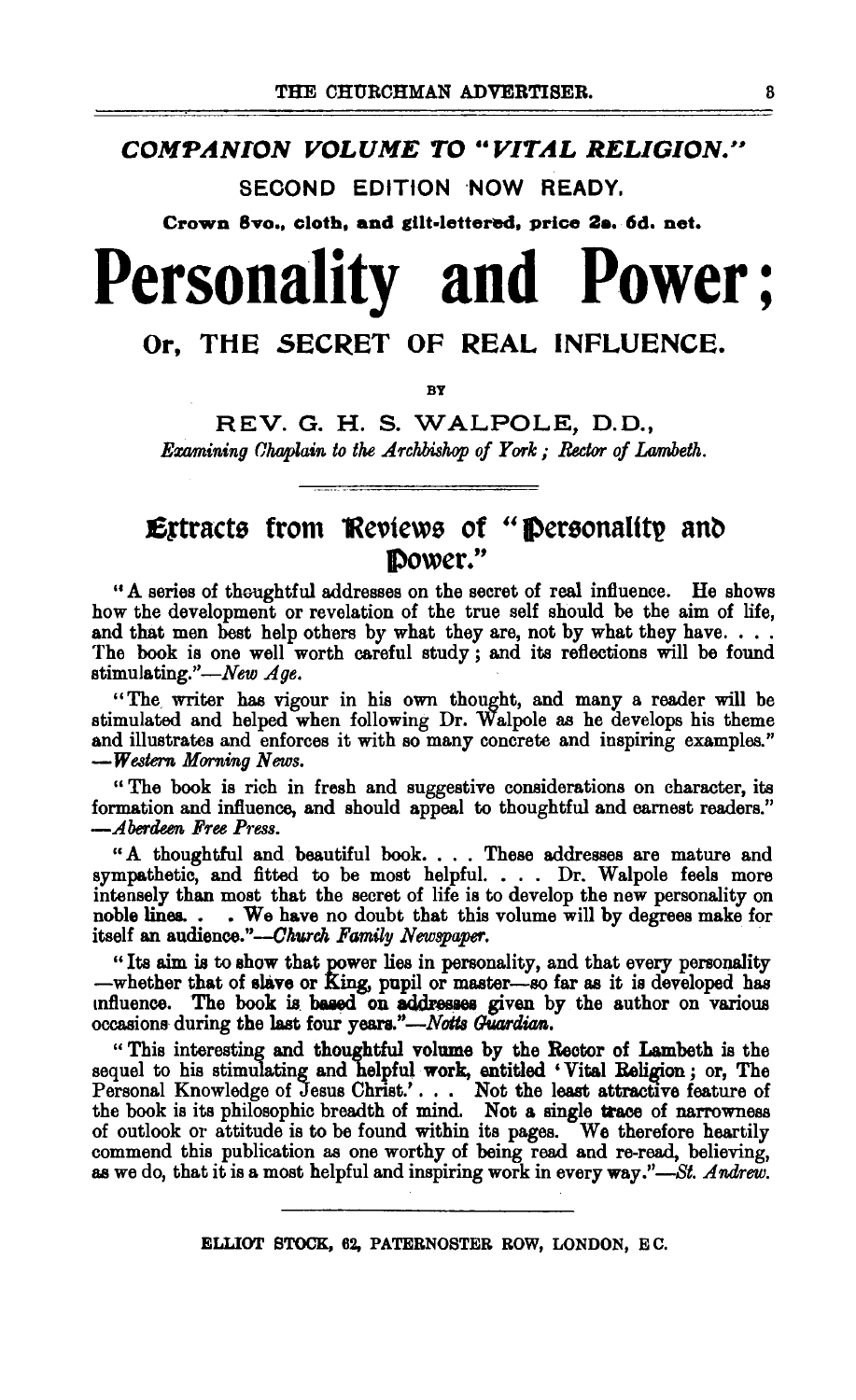#### NEW AND HELPFILL MANUAL FOR THE HOLY COMMUNION.

SECOND EDITION. In limp cloth, for the pocket, and uniform with the Prayer-Book, 1s. in cloth, and in leather binding at 2s.; lambskin, 3s.; and in Persian calf, 3s. 6d.

## COMMUNION AND OFFERING.

By the Rev. G. H. S. WALPOLE, D.D., Examining Chaplain to the Archbishop of York, Rector of Lambeth.

#### Extracts from Personal and Press Notices.

The Rev. B. M. O. HANCOOK writes: "I feel the book is worthy of unqualified recommendation. It meets a real need, and no one who west the book but will be enabled to enter devoutly and intelligently into the Great Service

BIBHOF OF ST. ALBANS: "I think it a most useful little book, and shall be glad to recommend it."

"The distinguishing feature of this little manual of Bucharistic instruction and worship is its constant insistence upon the structure of the Liturgy as determining the course of Eucharistic devotion. The prayers are simpl

"The value of this excellent little book is very great. It is for busy people who want short and good prayers, and who welcome sound instruction if it can be briefly given. The whole forms a singularly complete and conveni

FOURTH EDITION. In 32mo, size, cloth limp, for the pocket, 2a; also for presentation, in leather binding, 3s'; in lambskin, 3s, 6d, ; and in Persian calf, 4s. 6d.

## THE PEOPLE'S PSALTER:

#### A Plain Book for those who wish to use the Psalms in Church with intelligence and devotion.

"The book seems to be admirably adapted for its purpose, and I trust it will have a very wide<br>sefulness."---BisHop or DURHAM. usefulness.'

"We think that this little book may be a useful help by suggesting ways in which different Psalms may be applied to present-day difficulties, and to the problems and anxieties with which the Church is always confronted."-

#### BY THE SAME AUTHOR.

In crown 8vo., cloth, gilt lettered, price 2s. 6d. net SEVENTH EDITION.

#### RELIGIC VITAL

Or, The Personal Knowledge of Christ.

"The keynote of this interesting and beautiful book is the thought that religion is essentially the life of friendship and intimacy with God revealed in Josus Christ.... We have no hesitation in saying that Dr. Wahole has

## In 32mo., 8 pages, price One Halfpenny. THE LITANY.

(Reprinted from The People's Psalter.) Divided and arranged for particular intercession.

Price 4d. Reprinted on cardboard and enlarged, size 16 in. by 10 $\frac{1}{2}$  in, the frontispiece from "COMMUNION AND OFFERING," entitled—

"In the Mount of the Lord it shall be seen."

Intended for use in classes.

ELLIOT STOCK. 62, PATERNOSTER ROW LONDON, E.C.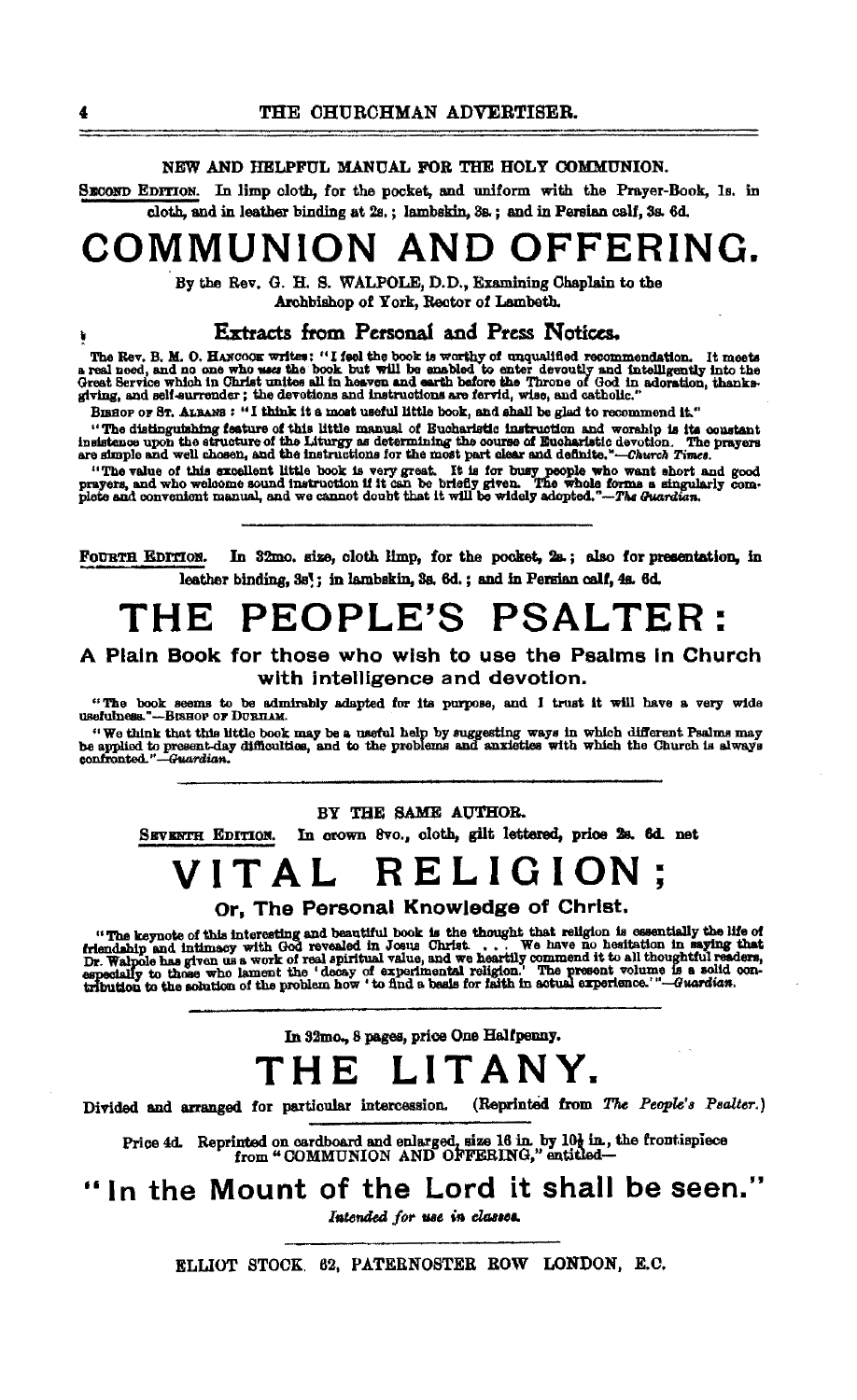### PROTESTANT REFORMATION SOCIETY.

The OLDEST Church Society for the Maintenance of the Religious Principles of the Reformation.<br>The ONLY Mission to Roman Catholics in England. (Established 1827.)

**EDUCATIONAL EVANGELISTIC. MISSIONARY.** 

**JUST PUBLISHED.** PROTESTANT DICTIONARY. TME

**Beautifully Illustrated, 15s. net.** Of REAL AND PERMANENT VALUE to a Clergyman, Minister, Teacher, Protestant Worker, Public<br>or Parcohial Library.

> **Funds are Urgently Needed.** WALTER A. LIMBRICK, Secretary, 62, Berners Street, London, W.

## **EDUCATIONAL**

## SOUTH-EASTERN COLLEGE. RAMSGATE.

YHURCH of England Public School on the PRINCIPLES OF THE REFORMATION. Approved by ARMY COUNCIL, recognised by the EOYAL COLLEGES of PHY-SICIANS and SURGEONS. Entrance Scholarships : March, July, December. JUNIOR SCHOOL in separate buildings.--For list of successes and full particulars apply HEADMASTER.

## THE PRIORY SCHOOL, NESTON, CHESHIRE.

Headmaster: The Rev. GEORGE MCNEILE, M.A., of Repton, and Emmanuel and Ridley Hall, Cambridge, and Councillor of the Church of England League.

PREPARES the Sons of Gentlemen for the Public Schools and the Royal Navy. Most healthy situation. Perfect drainage. Large playing-field. Attention given to gymnastics, games, and diet. References kindly permitted to the Bi others.-Prospectus and terms on application to the HEADMASTER.

#### School for the Daughters of Gentlemen. Resident Pupils only. **HOUSE.** CHURCH WORTHING.

**BECOGNISED** by Board of Education. Recognition of Lines of Lines and Severe electronal advantage with happy<br>home. Fees moderate. Highest references. Address PRINCIPALS.

Large resident staff of English and

### EASTBOURNE COLLEGE.

President: THE DUKE OF DEVONSHIRE, K.G.

Headmaster: REV. F. S. WILLIAMS, M.A., late Assistant-Master at Rugby School.

THE School is a First-Grade School for the Sons of Gentlemen. Boys are prepared for the Universities, the Army and Civil Services, Professions, and Commercial Life. There are Special Army and Engineering Classes. Physical Drill is compulsory for the whole School.

### HESTON HOUSE SCHOOL. HESTON. MIDDLESEX. **Established 1873.**

DOARDING SCHOOL for Boys. Charming country house (ten miles west of London), with grounds and cricket-field of 10 acres. Special care and attention to very young boys. Sound religious instruction in accordance with the pri

#### MICHAEL'S 8T. COLLEGE. Near TENBURY, WORCESTERSHIRE.

BOYS thoroughly prepared for Public Schools. Most healthy situation; large playing fields and Fives Courts; separate cubicles. Head master, REV. W. A. RENWICK, M.A., late Scholar of Hertiford College Oxford.

APPLY: REV. THE WARDEN.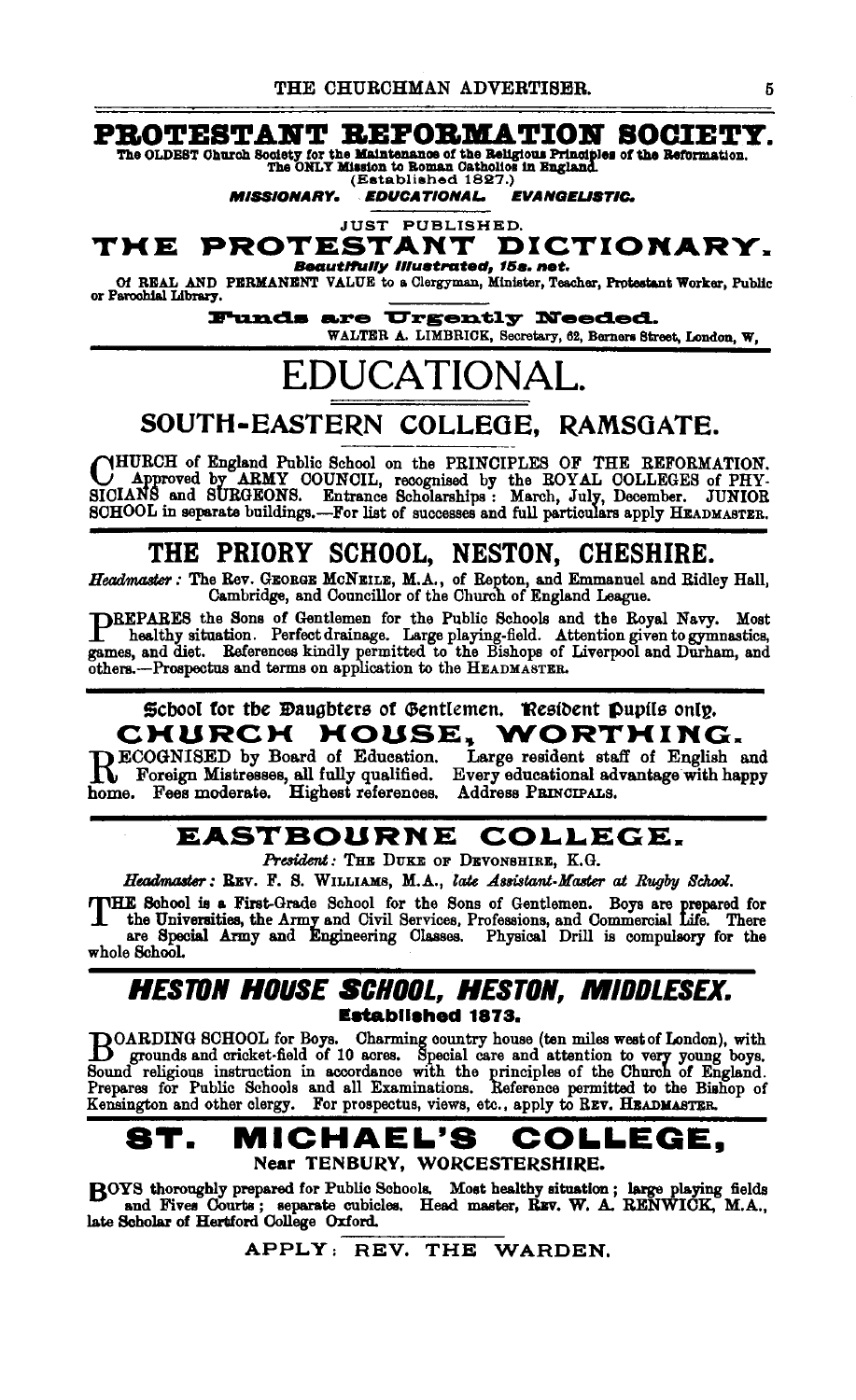### Church of England Zenana Missionary Society.

For Evangelistic, Medical and Educational Work among the Women of India and China.

Patroness: H.R.H. THE DUCHESS OF CONNAUGHT.<br>Chairman: Sir W. MACKWORTH YOUNG, K.C.S.I.

The Bockety has at present 65 Stations, and Employs 228 Missionaries<br>in Home Connection, 116 Assistants in Local Connection, and over 900<br>Bible-Women and Teachers.<br>The and Home Connection, 116 Assistants in Local Connectio

quarterly (4d.).

DONATIONS & SUBSCRIPTIONS ARE MUCH NEEDED.

Hon, Treasurer: Col, ROBT, WILLIAMS, M.P.<br>Secretaries: Olerical-Rev. G. TONGE, M.A.; Lay-Mr. H. L. HEBBERT.<br>Gentral Association-Miss MULVANY.

Office-27, CHANCERY LANE, LONDON, W.C.

## **INFANT ORPHAN ASYLUM.** WANSTEAD.

Patron: HIS MAJESTY THE KING.

This Institution maintains and educates the orphans of persons once in prosperity from<br>their earliest infancy until 15 years of age. Nearly 500 children now in the Asylum.

Annual Subscriptions are urgently needed. Life Subscription for one Vote, £5 5s.; Annual Sub-<br>scription for one Vote, 10s. 6d.

> OFFICES: 63, LUDGATE HILL, E.C. Commr. H. C. MARTIN, R.N., Secretary.

## PAROCHIAL MISSIONS TO THE JEWS AT HOME AND ABROAD.

President-THE DEAN OF WORGESTER. Hon. Secs.-CANON SIR JAMES E. PHILIPPS. Bart. ARCHDEACON SUTTON.

Org. Sec.-REV. W. O. E. OESTERLEY.

Work in London, Liverpool, Manchester, Leeds, Bombay.

Applications for Grants have constantly to be refused owing to want of Funds.

Office: 39, VICTORIA STREET, LONDON, S.W.

#### LIBERATOR" **RELIEF** FUND.

Datron: H.R.H. PRINCE CHRISTIAN.

£10,000 required to Relieve New and Urgent Cases.

HUNDREDS of aged and afflicted victims, so cruelly robbed of their life-savings by the great Liberator Fraud, just as they were hoping to enjoy the fruit of their Many of them are members of the industry and thrift. Church of England. Cheques and P.O.'s should be sent to the Secretary, Rev. J. STOCKWELL WATTS, 16, Farringdon Street, E.C.

#### THE MISSIONS TO SEAMEN

(with which is incorporated the Thamas Church Mission). Patron: HIS MAJESTY THE KING.

Vice-Patrons: H.R.H. THE PRINCE OF WALES AND THE FOUR ARCHBISHOPS.

Bankers: BARCLAY & Co., Pall Mall East, S.W.

Bankers: BABOLAY & CO., Fall mail mast, S.W.<br>
JUBILEE YEARS, TREEF, 1856-1906.<br>
To commemorate FIFTY YEARS' work for God<br>
amongst sallors, The Missions to Sesmon makes an<br>
earnest appeal for £10,000 as a SPECIAL JUBILEE<br>
F

ports in count American, we can also allows delayed to the set of the set of the set of the set of the set of the set of the set of the set of the set of the set of the set of the set of the set of the set of the set of th

Sailor Sons?

STUART C. KNOX, M.A., Secretary, The Missions<br>to Seamen, 11, Buckingham Street, Strand, W.C.

### **OPERATIVE JEWISH CONVERTS' INSTITUTION**

(Church of England.)

PRESIDENT: COLONEL ROBERT WILLIAMS, M.P

**OBJEOT.**-To assist young Onristian Jews in distress by enabling them to help themselves. They are received for three years, provided for entirely, and taught trades.

**SUPPORT.**-Ordersfor Printingsnd Bookbinding<br>are very helpful, but subscriptions and donations are<br>also needed, and will be most thankfully received by<br>the Principal, the Rev. H. O. ALLBEOOK, Palestine<br>House, 53, Bodney Ro Ramsgate.

Bankers-Messrs. BARCLAY & COMPANY, Ltd., 54, Lombard Street, E.C.

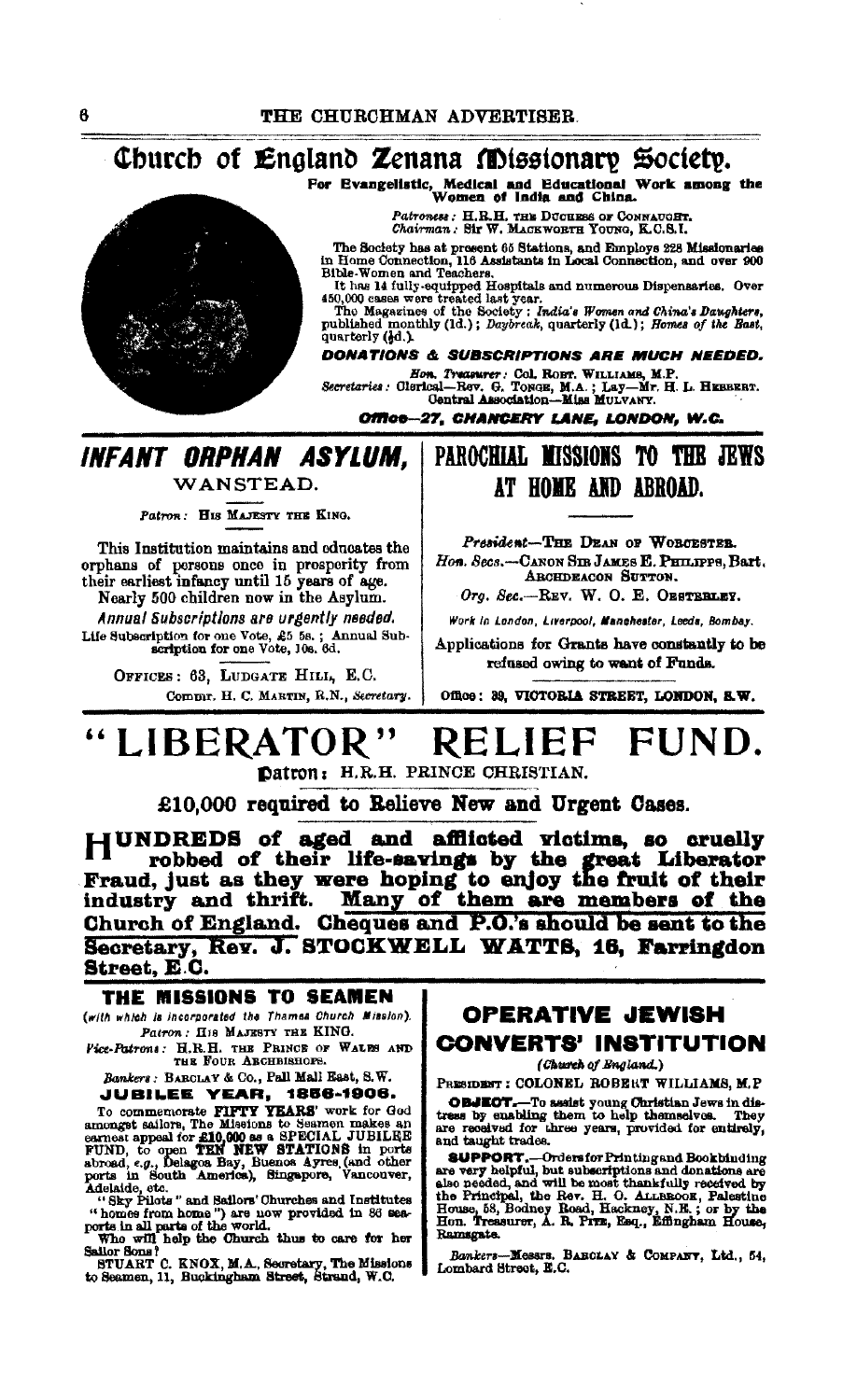## PALESTINE AND EGYPT.

YOOK'S SELECTED CONDUCTED TOUR, Leaving London October 9th, including:-

Paris, Marseilles, Naples, Athens, Constantinople, Beyrout, Baalbec, Damascus, Mezerib, Beit Ras, Umm Keis, Tiberias, Sea of Galilee, Nazareth, Jerusalem, Jericho, Dead Sea, The Jordan, Bethany, Mount of Olives, Bethlehem, Jaffa, Cairo, The Pyramids and Sphinx, Alexandria, etc.

#### CAMPING TOUR BY EASY STAGES FROM MEZERIB TO JERUSALEM.

Arrangements also made for Private or Friendly Parties for Long or Short Conducted or Independent Tours.<br>
Illustrated Programme Free.

THOS. COOK & SON, Ludgate Circus, London, and Branch Offices.

"Not Sunday-School Teachers only, but those in any department of teaching who may occasionally be at a loss for the wherewithal to point a moral or adorn a tale will find this book a boon."-Star.

TWELFTH EDITION. Handsomely printed and bound in cloth, price 5s.

## TEACHERS. R.

#### Compiled and arranged by WILLIAM MOODIE.

A COLLECTION OF

**Anecdotes, 3Ilustrations, Legends, etc.,** 

FOR THE USE OF PREACHERS, TEACHERS OF

## SUNDAY-SCHOOLS, BIBLE CLASSES, AND BOYS' BRIGADES,

AND GENERALLY OF

ALL ENGAGED IN THE MORAL AND RELIGIOUS TRAINING OF THE YOUNG.

#### Extracts from Dersonal and Press Aotices, etc.

"Evidently a book of thought and meaning, and will, I trust, find its place among the implements of human teaching."----Dr. C. J. VAUGHAN, Master of the Temple.

"I think 'Tools for Teachers' is fitted to be an admirable help to teachers, or to all who have to deal with the young. It is so bright and varied."-ANNIE S. Swax (Mrs. Burnett Smith).

the young. It have looked through your book, and found it difficult to hey the own. The greatest want in the<br>equipment of the Sunday-school teacher has been, in my opinion, a book of this kind, and it seems to me<br>that this Edinburgh.

" all the qualities—such as courage, charity and honesty—which go to make up a perfect character are<br>admirably illustrated by anecdotes, legends, etc., drawn from a large number of sources. It is the work<br>of an experience

The author has done his work well, and those who share his views can hardly find a more suitable<br>manual. An index of subjects vastly increases the practical value of this publication. The volume is<br>handy and obeap."—Christ

" With such a wide and varied supply of subjects and texts as is here brought together, a teacher need never be at a loss."-Scotsman.

"We can strongly recommend this volume. As a whole the collection is fresh, natural, representative, and effective. Printing and binding are first-rate."--- $Mshodist$  Times.

ELLIOT STOCK, 62, PATERNOSTER ROW, LONDON, E.C.